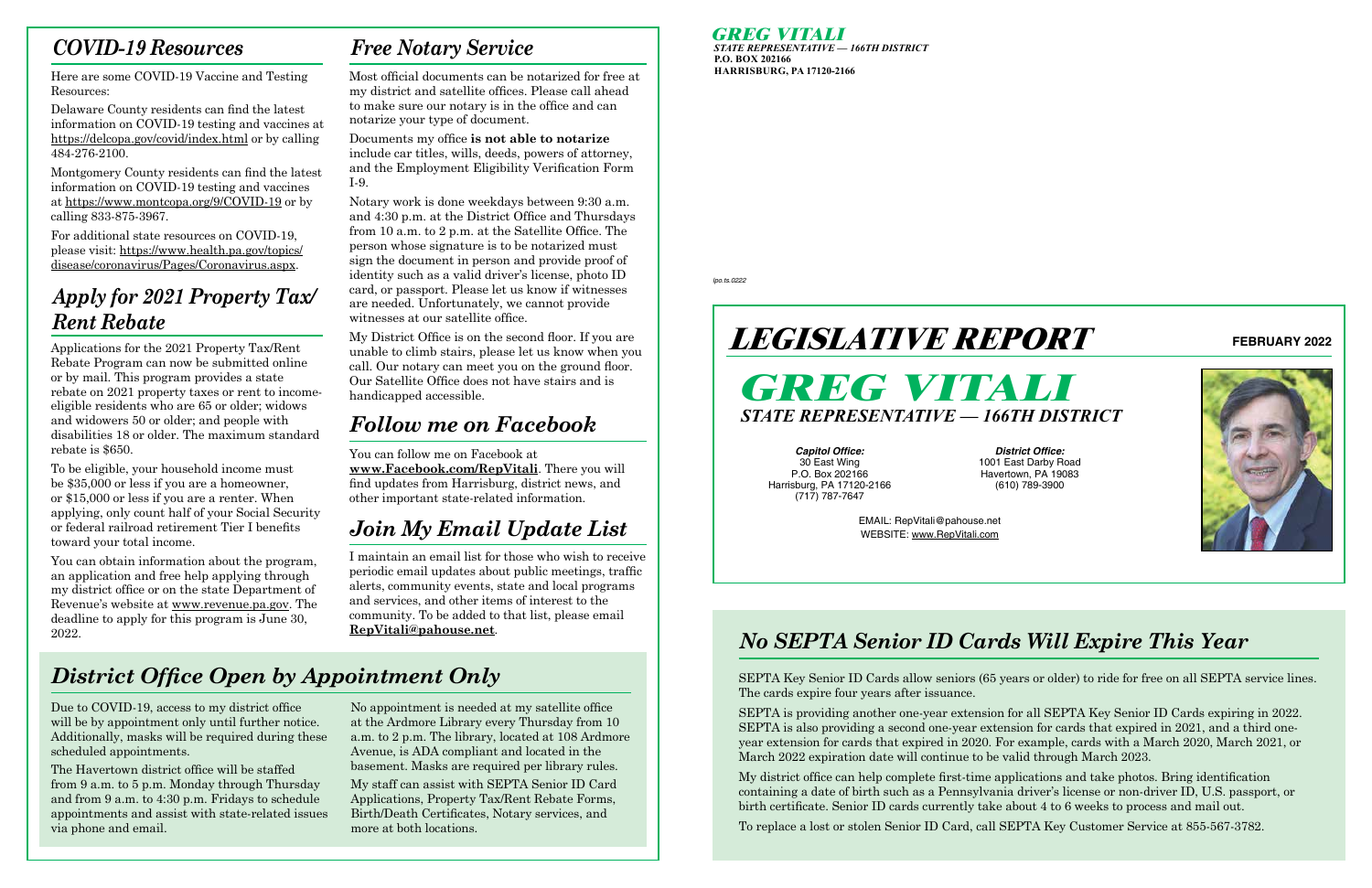#### *PACENET Program Expanded*

More seniors will be eligible for PACENET because of a new law that increased income limits. The PACENET program provides low-cost prescription drugs to Pennsylvanians 65 or older.

The total income limit for a qualifying single individual is now \$33,500, and the total combined income limit for a qualifying married couple is now \$41,500.

My office can provide paper PACENET applications and answer questions. For more information, please visit: https://www.aging.pa.gov/aging-services/ Pages/default.aspx.

## *PennDOT Updates Smart Phone Travel Information Service*

PennDOT has updated its 511PA traveler information service. 511PA is a smartphone app that gives realtime, hands-free traffic advisories for Pennsylvania state roadways.

You can now set up personalized travel alerts for specific roadways, days of the week, and time of day. You also can select the type of alerts you would like to receive (example: incidents, roadwork, weather-related events, etc.) as opposed to receiving all alerts.

511PA now also includes electric vehicle charging stations as an option on its traffic map. The map shows locations across the commonwealth by connector type.

511PA is also available by calling 5-1-1. For more information, please visit: https://www.511pa.com/.

## *New Household Water Assistance Program*

The Low Income Household Water Assistance Program (LIHWAP) is now open and accepting applications.

LIHWAP is a temporary program created by the federal American Rescue Plan Act that offers crisis grants to help low-income individuals and families pay overdue water bills. Crisis grants are available if you are in danger of losing your water service due to unpaid bills.

The income limits for LIHWAP grants are \$19,320 (yearly) for an individual. This limit increases by \$6,810 for each additional person in the household.

Crisis grants are available to renters and homeowners. Applicants can receive one crisis grant for drinking water service and one crisis grant for wastewater service of up to \$2,500 each.

My office can help you complete a paper application and answer questions. Applications can also be submitted online via COMPASS at https://www. compass.state.pa.us/. Grants will be awarded until funds are depleted.

## *New Treatment Plant for Havertown Superfund Site*

The groundwater treatment plant located at Eagle Road and Hillcrest Avenue in Havertown (across from the YMCA) was demolished last year and a temporary plant is currently treating collected groundwater. A new plant has been designed to replace that plant and increase the treatment capacity and will be completed by 2023. Treated water is discharged to Naylor's Run.

From 1947 to 1991, National Wood Preservers ran a wood treatment operation at this location and disposed of liquid waste in a well which contaminated the groundwater. Those contaminants included pentachlorophenol (PCP), arsenic, dioxins, volatile organic compounds (VOCs), and petroleum hydrocarbons. The EPA has been

working on cleaning up this site since 1989, with the first treatment plant coming online in 2001.

Additional investigations are being conducted in coordination with the Pennsylvania Department of Environmental Protection to test areas where deeper groundwater contamination was recently identified. This groundwater contamination is not expected to pose a public health risk.

The EPA expects that additional groundwater extraction wells will be installed after this investigation to improve the groundwater cleanup. This work is also anticipated for 2023.

For more information on the Havertown Superfund Site, please contact the site's community involvement coordinator, Angela Unoarumhi. She can be reached by phone at 215-814-5248.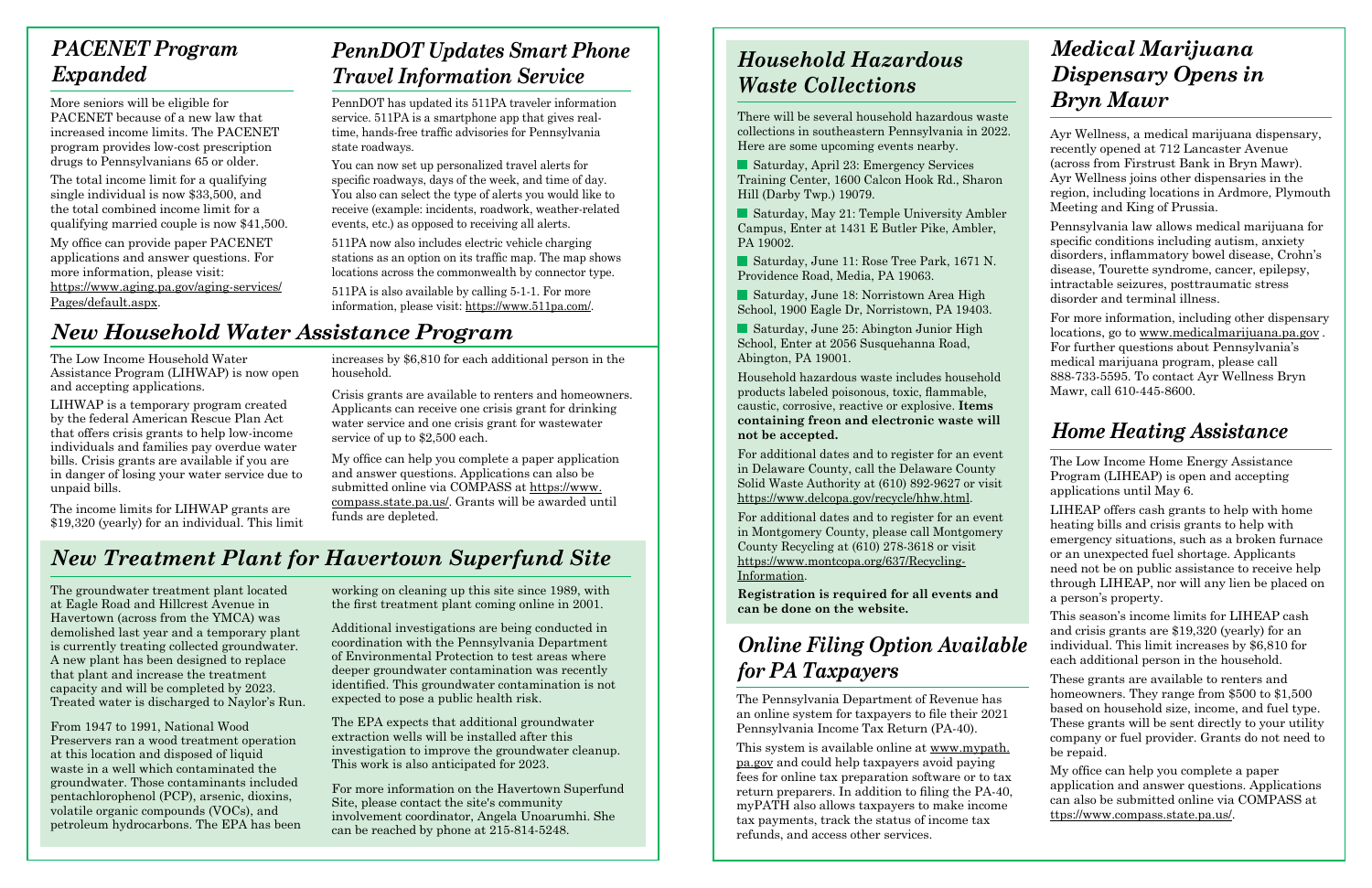#### *Household Hazardous Waste Collections*

There will be several household hazardous waste collections in southeastern Pennsylvania in 2022. Here are some upcoming events nearby.

Saturday, April 23: Emergency Services Training Center, 1600 Calcon Hook Rd., Sharon Hill (Darby Twp.) 19079.

Saturday, May 21: Temple University Ambler Campus, Enter at 1431 E Butler Pike, Ambler, PA 19002.

Saturday, June 11: Rose Tree Park, 1671 N. Providence Road, Media, PA 19063.

Saturday, June 18: Norristown Area High School, 1900 Eagle Dr, Norristown, PA 19403.

■ Saturday, June 25: Abington Junior High School, Enter at 2056 Susquehanna Road, Abington, PA 19001.

Household hazardous waste includes household products labeled poisonous, toxic, flammable, caustic, corrosive, reactive or explosive. **Items containing freon and electronic waste will not be accepted.**

For additional dates and to register for an event in Delaware County, call the Delaware County Solid Waste Authority at 610-892-9627 or visit https://www.delcopa.gov/recycle/hhw.html.

For additional dates and to register for an event in Montgomery County, please call Montgomery County Recycling at 610-278-3618 or visit https://www.montcopa.org/637/Recycling-Information.

**Registration is required for all events and can be done on the website.**

## *Online Filing Option Available for PA Taxpayers*

The Pennsylvania Department of Revenue has an online system for taxpayers to file their 2021 Pennsylvania Income Tax Return (PA-40).

This system is available online at www.mypath. pa.gov and could help taxpayers avoid paying fees for online tax preparation software or to tax return preparers. In addition to filing the PA-40, myPATH also allows taxpayers to make income tax payments, track the status of income tax refunds, and access other services.

#### *Medical Marijuana Dispensary Opens in Bryn Mawr*

Ayr Wellness, a medical marijuana dispensary, recently opened at 712 Lancaster Avenue (across from Firstrust Bank in Bryn Mawr). Ayr Wellness joins other dispensaries in the region, including locations in Ardmore, Plymouth Meeting and King of Prussia.

Pennsylvania law allows medical marijuana for specific conditions including autism, anxiety disorders, inflammatory bowel disease, Crohn's disease, Tourette syndrome, cancer, epilepsy, intractable seizures, posttraumatic stress disorder and terminal illness.

For more information, including other dispensary locations, go to www.medicalmarijuana.pa.gov . For further questions about Pennsylvania's medical marijuana program, please call 888-733-5595. To contact Ayr Wellness Bryn Mawr, call 610-445-8600.

#### *Home Heating Assistance*

The Low Income Home Energy Assistance Program (LIHEAP) is open and accepting applications until May 6.

LIHEAP offers cash grants to help with home heating bills and crisis grants to help with emergency situations, such as a broken furnace or an unexpected fuel shortage. Applicants need not be on public assistance to receive help through LIHEAP, nor will any lien be placed on a person's property.

This season's income limits for LIHEAP cash and crisis grants are \$19,320 (yearly) for an individual. This limit increases by \$6,810 for each additional person in the household.

These grants are available to renters and homeowners. They range from \$500 to \$1,500 based on household size, income, and fuel type. These grants will be sent directly to your utility company or fuel provider. Grants do not need to be repaid.

My office can help you complete a paper application and answer questions. Applications can also be submitted online via COMPASS at ttps://www.compass.state.pa.us/.